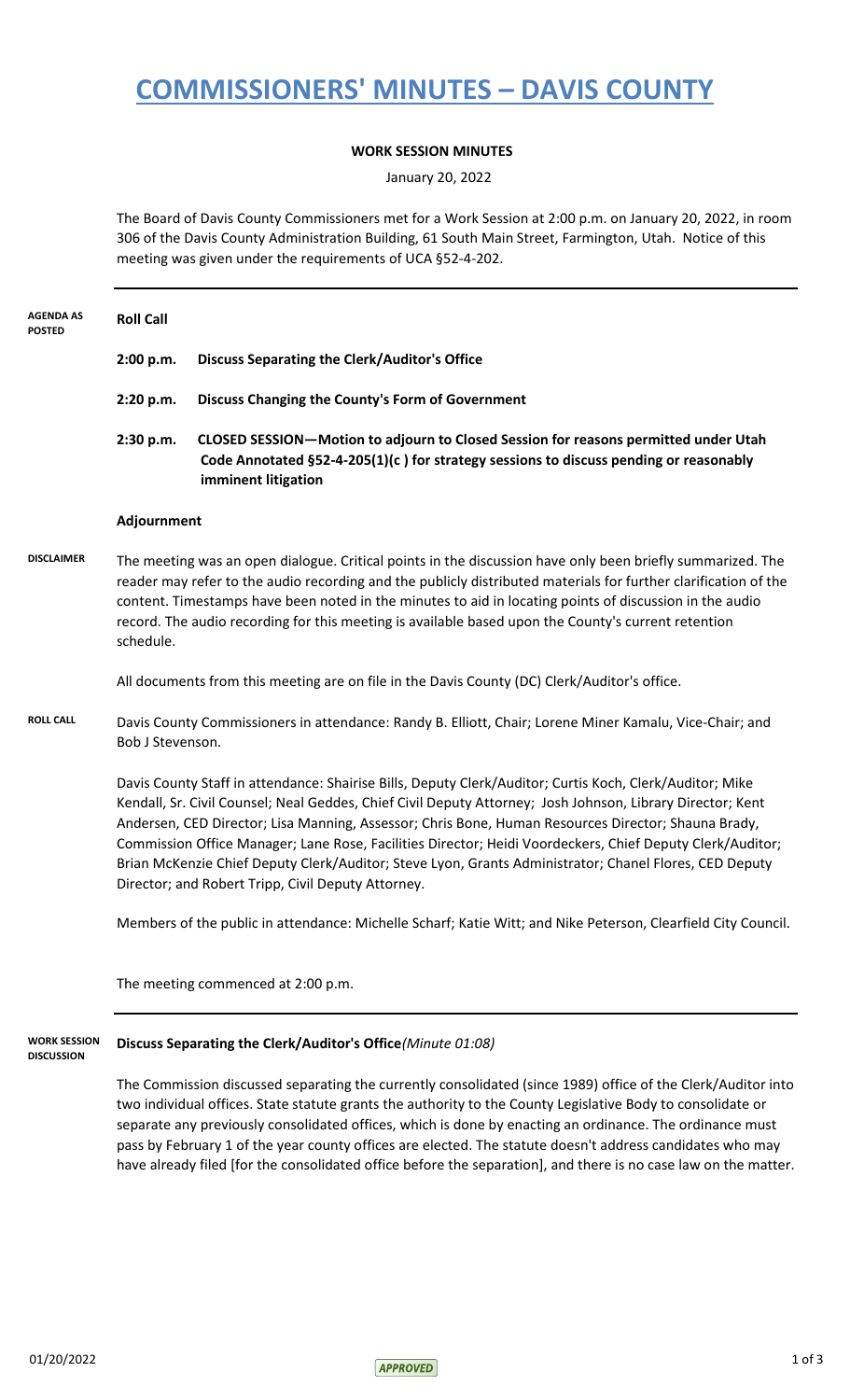## **COMMISSIONERS' MINUTES – DAVIS COUNTY**

Commissioner Stevenson asked Michelle Scharf, who has already filed to gather signatures for [the consolidated office of] Clerk/Auditor, about her thoughts on separating the offices as it directly impacts her. She didn't have an opinion on whether the office should be split or not but said she found it interesting that it was being done right now instead of three years ago when the Clerk/Auditor received a pay increase to compensate for the added responsibilities. She questioned why the job had suddenly become so burdensome, that the office now needs to be split, and that it wasn't considered long before an election process started.

The Commission has been talking about splitting the offices for some time. The county has grown significantly (by almost double) since the office consolidated initially; in the past two years, the Clerk/Auditor's Office has navigated the pandemic from overseeing the spending of federal funding to ensuring a safe and secure Presidential election in addition to the annual budget process and the myriad of other Clerk/Auditor responsibilities. Although the list is substantial as it relates to the duties of the office that include the divisions of Clerk, Finance/Audit, Records, Procurement, and Tax Administration, merely adding more lower-level staff to perform those duties on his behalf does not entirely solve the overarching problem. The Clerk/Auditor has a statutory responsibility to oversee each of these areas. The responsibilities of running an election and the annual budget process coincide, and one cannot be in two places at once to give each the attention they require. It is not sustainable long-term for anyone that would hold that office.

NEXT STEPS Brian McKenzie will reach out to the Lt. Governor's Office, who is the Chief Election Officer for the state, and find out if the signatures that Michelle has gathered for the office Clerk/Auditor can be redirected to the office of her choice if the offices are split. The Commission proposed tabling the matter during the Special Commission Meeting called today until next Tuesday's Commission Meeting in hopes of having the question answered about the signatures that have been gathered to date and to grant more time for public comment as was requested by the public

#### **Discuss Changing the County's Form of Government** *(Minute 30:53)*

**Commissioner Stevenson** requested this item to be opened up for discussion. He opined the importance of politicians looking toward the future accounting for the ever-changing political landscape. He said the County's current form of government began when the county was more rural than it is now, and with its significant growth, changing the structure of government should be considered. Specifically, with a threemember Commission, there is no one in charge, and they share both legislative and administrative responsibilities, meaning no separation of powers. He would like to see a Council/Mayor form of government. **Commissioner Kamalu** said there would be trade-offs. It would require some good research and policy analysis. She said she doesn't see any good reason to change the form of government unless the workload increased significantly enough to warrant consideration. **Commissioner Elliott** noted that frequently the leaders of county government are non-existent in their representations of their respective counties. If Davis County changed its form of government, it would increase costs significantly, and balloon staffing needs. He said he was a no-vote on the matter. No decisions were made, and the discussion will continue.

#### **CLOSED SESSION**

Commissioner Kamalu moved to a Closed Session for reasons permitted under Utah Code Annotated §52-4- 205(1)(c) for strategy sessions to discuss pending or reasonably imminent litigation. Commissioner Stevenson seconded the motion, and all voted aye.

The Commission reconvened the meeting at 3:30 p.m. and immediately adjourned. **ADJOURNMENT**

**MATERIALS PRESENTED** There were no publicly distributed materials associated with this meeting.